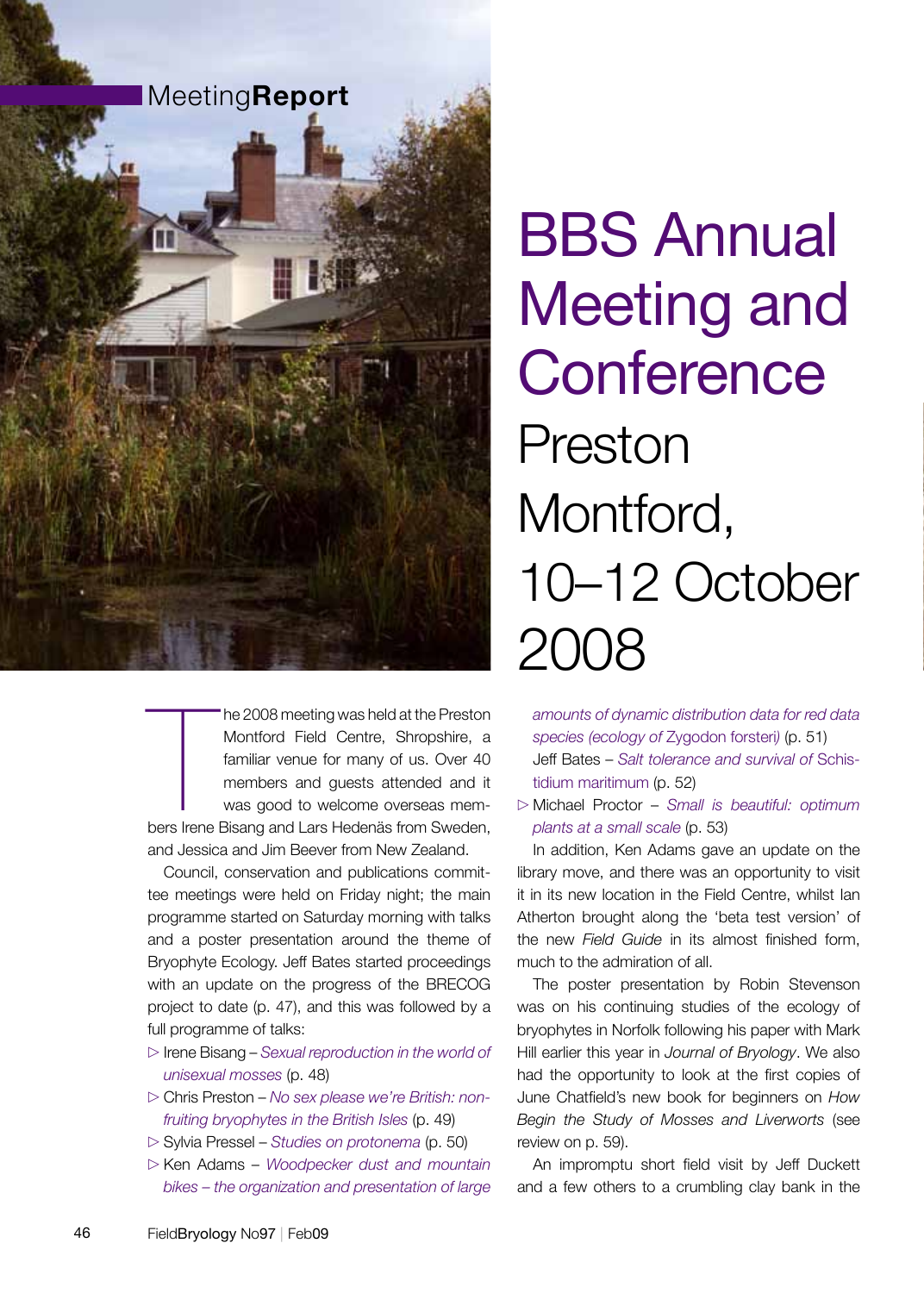

- n *Discelium nudum*. *Jonathan Sleath*
- $\triangleleft$  The bright green protonemal mat of *Pogonatum* sp. (left and centre) contrasting with the duller green of *Discelium nudum* (upper right). *Ian Atherton*
- $\triangleleft$  Opposite page. Preston Montford Field Centre. *Ian Atherton*

centre grounds turned up *Discelium nudum* and Jeff was able to demonstrate naked antheridia and newly developing setas with their characteristic spiral shape, as well as jizz features to distinguish its persistent protonema from that of *Pogonatum* spp.

The AGM was held at 1600, quickly followed by a meeting of the Tropical Bryology Group. After dinner Ken Adams held a workshop on microscopy techniques (p. 56), and the BRECOG steering group held a meeting.

On Sunday we had a slight departure from the norm with a choice of two field trips, an opportunity to carry out some BRECOG survey work at Ercall Hills led by Dan Wrench (p. 54) and a more conventional trip to Loton Park led by Mark Lawley (p. 54).

I would like to take this opportunity to than the head of centre, Sue Townsend, and all of her staff for helping to make this meeting a success.

Martin Godfrey (e martinandrosie@aol.com)

#### ABSTRACTS OF TALKS

#### *Toward an Ecological Atlas of Common British Bryophytes – Jeff Bates*

Only a rudimentary understanding of the factors which distinguish the ecological niches of many of our most common British bryophytes exists at present. Besides the direct benefits of knowing what makes familiar species 'tick', hypotheses about the nature of bryophyte communities could be tested if detailed quantitative data about the British and Irish bryophyte floras existed. It was for these reasons that the Society's Bryophyte Ecology Group (BRECOG) was initiated in March 2006. A major objective of BRECOG is to publish an '*Ecological Atlas*' of our common species, bringing together the results of standardized field observations and laboratory investigations. The most appropriate existing model for such an atlas is *Comparative Plant Ecology: A Functional Approach to Common British*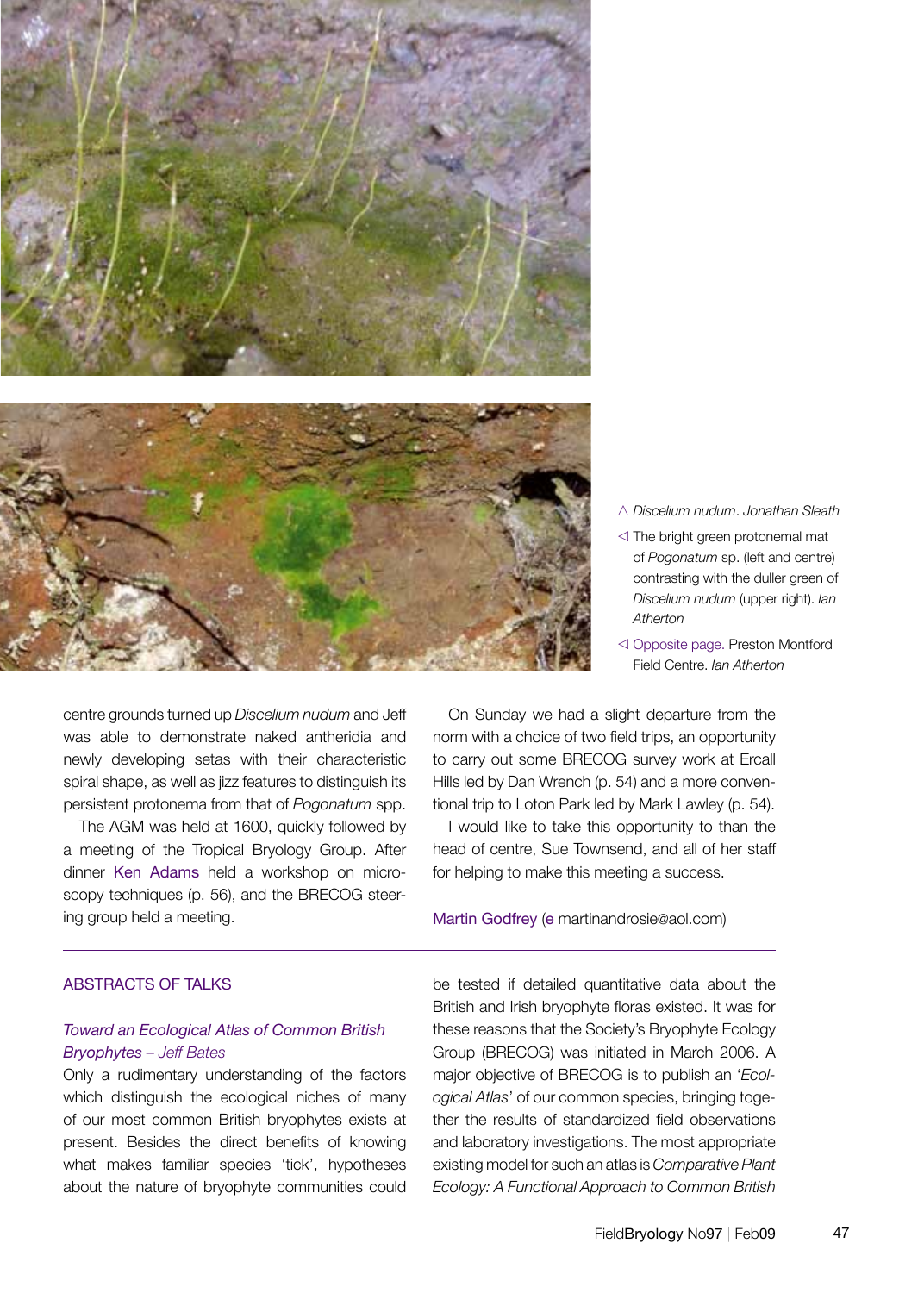*Species* by J.P. Grime, J.G. Hodgson & R. Hunt, published in a second, enlarged edition in 2007. It presents data on common vascular plants revealed by survey work in the Sheffield region of England. A comparable work on bryophytes would benefit from a nationwide rather than regional ecological survey, and inclusion of physiological data, the latter made possible by their smaller sizes and the smaller number of species compared to vascular plants.

The Bryophyte Habitats Survey, initiated in March 2007, involves a quadrat-based survey of bryophytes in individual microhabitats sampled within a 1-in-18 selection of 10-km grid squares in Britain and Ireland. Besides estimating percentage cover of the individual bryophyte species, information on fruiting and gemma production is recorded, and assessments are made for a number of simple environmental factors. The microhabitats are classified within a framework of major habitat types combined with different substrata (e.g. soil, rock, bark, etc.).

A brief resumé was given of the progress made in field recording during the first 18 months. Data are also being collected systematically for common bryophyte species subjected to some standardized stresses in the laboratory. These include periods of desiccation up to 45 days at two intensities (relative humidity 23 and 74%) followed by assessment of recovery at 20 minutes and 24 hours after rehydration. This involves measuring quantum efficiency with a chlorophyll fluorometer. Light response curves are also being obtained using the same instrument. These studies are being undertaken by undergraduates on paid summer placements at Imperial College and they are already adding significantly to available published data. It would also be useful either to obtain direct measurements of relative growth rates of common bryophytes under standard conditions, or to determine a correlated 'soft trait'. However, no decision has yet been made on the best way to tackle this aspect.

Further details about this project can be found in *Ecology Matters* in this issue on p. 36. *Jeff Bates*, *Imperial College London, Silwood Park Campus, Berkshire (*e *j.bates@imperial.ac.uk)*

#### *Sexual reproduction in the world of in unisexual mosses – Irene Bisang*

A majority of bryophyte taxa worldwide are unisexual. Uneven frequencies of male and female gametophytes are often observed in nature, despite a theoretically expected  $1 \text{ } \textcircled{3}$ : 1  $\textcircled{2}$  progeny gender ratio at meiosis. Recent investigations and compilations clearly show that female dominated sex expression appears to be the general pattern at different spatial scales.

Spatial segregation of sexes, which is accentuated by skewed sex ratios, affects the chance for sexual reproduction. Several 'models' have developed in bryophytes to overcome negative effects of gender separation, such as splash cups, dwarf males, or explosive discharge of spermatozoids in thalloid liverworts, though most species do not possess such means. We show in two epigeic pleurocarpous mosses that fertilization success is distance-dependent and limited by mate availability.

Maximum fertilization ranges are several times larger than previous estimates, which has implications for our understanding of population structures at the local scale.

Although the phenomenon of unbalanced adult phenotypic sex ratios has repeatedly been debated, the underlying causes are poorly understood to date. Lately, the prevalence of females expressing sex, i.e. male rarity, in unisexual bryophytes was proposed to result from higher realized cost of reproduction in males than in females. Since many bryophyte species and/or populations do not complete sexual reproduction to fertilization and sporophyte production, the 'realized cost' refers to pre-zygotic reproductive costs (formation of gametangia and associated structures). We tested this postulation in the female-biased and rarely sporophyte-bearing *Pseudocalliergon trifarium*. Gametangia formation did not incur a cost in terms of subsequent growth and reproduction.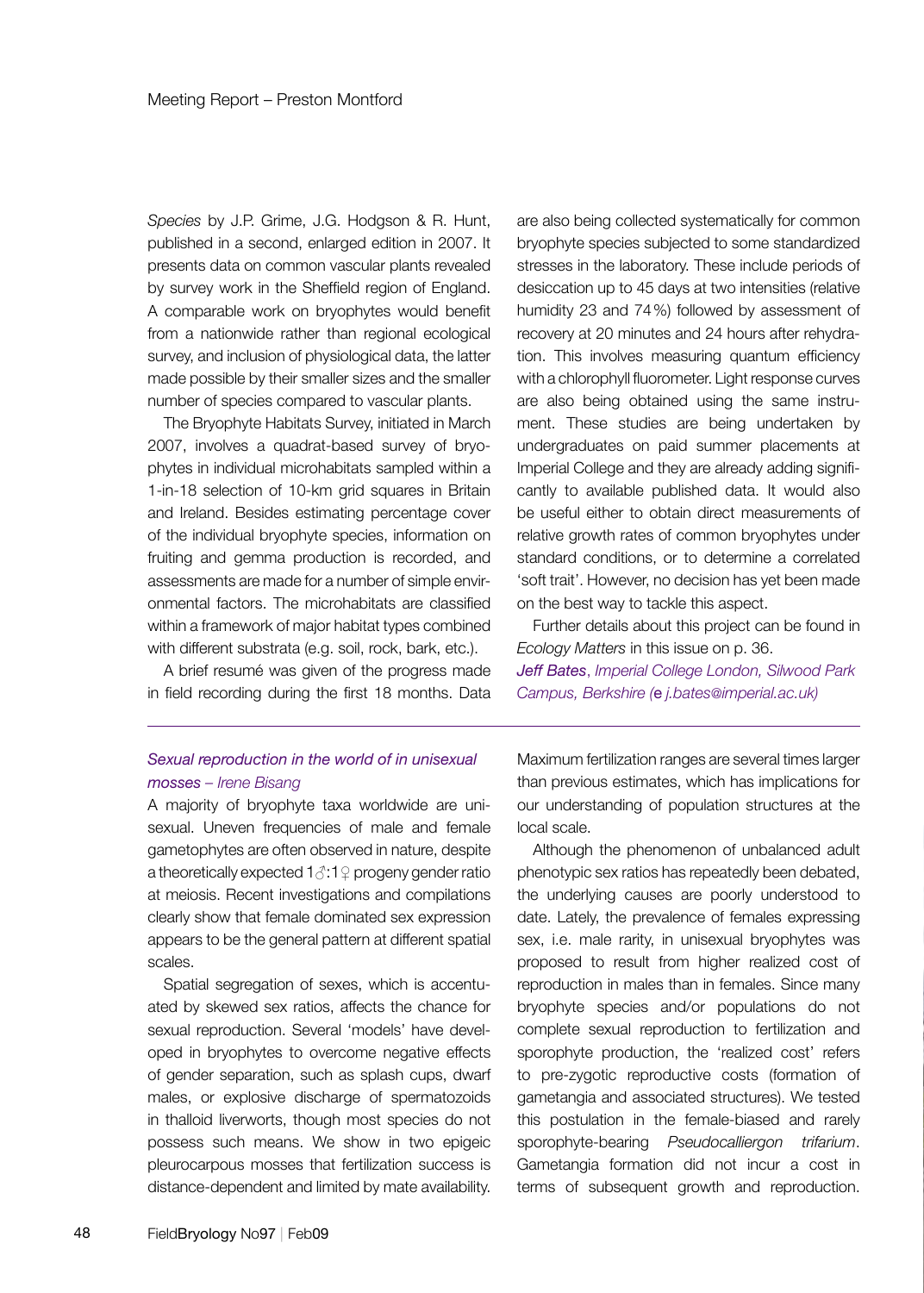Annual investment in sexual branches was larger in the more common females than in the rarer males, in this species. Thus, higher pre-zygotic reproductive costs in males than in females cannot serve as a general explanation for male rarity in unisexual mosses. Other possible mechanisms resulting in uneven adult sex ratios include sex-specific life history traits which may act at different ontogenetic stages, or habitat specialization of the sexes. Currently, we are investigating sex ratios as well as levels of sex expression and sporophyte frequencies in a phylogenetic context. Preliminary results in two clades of wetland taxa suggest that phylogenetic history plays a role in explaining sex expression patterns.

*Irene Bisang, Department of Palaeobotany, Naturhistoriska Riksmuseet, Stockholm, Sweden (e irene.bisang@nrm.se)*

# *No sex please, we're British: non-fruiting bryophytes in the British Isles – Chris Preston*

We tend to think of bryophytes which rarely or never fruit as an unusual group, characterized by the hyperoceanic liverworts of western Scotland and Ireland. However, 20% of bryophyte species have never been recorded as fruiting in the British Isles (18% mosses, 25% liverworts, 0% hornworts) and such species can be found throughout the region. The vast majority are dioicous, and over half of them lack specialized vegetative propagules. Previous studies of non-fruiting species have been in the context of studies of rarity. The relationship between phytogeography and fruiting performance has not been studied in any detail. Half (49%) of the mosses in the British Isles are at the edge of their world range (Arctic, Boreal, Mediterranean and Hyperoceanic), with a greater proportion of nonfruiting species (71%) than fruiting species (44%). For liverworts, 64% of all species are at the edge of their range, with 59% of fruiting species and 83% of non-fruiting species. Species which are not known to fruit anywhere in the world tend to have hyperoceanic or oceanic ranges, and include the famous western liverworts. Bryophytes, and in particular mosses, which have not been found fruiting in Britain but are known to fruit elsewhere tend to have northern or Mediterranean ranges. *Chris Preston, CEH Wallingford, Oxfordshire (e cdpr@ceh.ac.uk)* 

PRESTON

**MONTFORD** 

**FIELD CENTRE**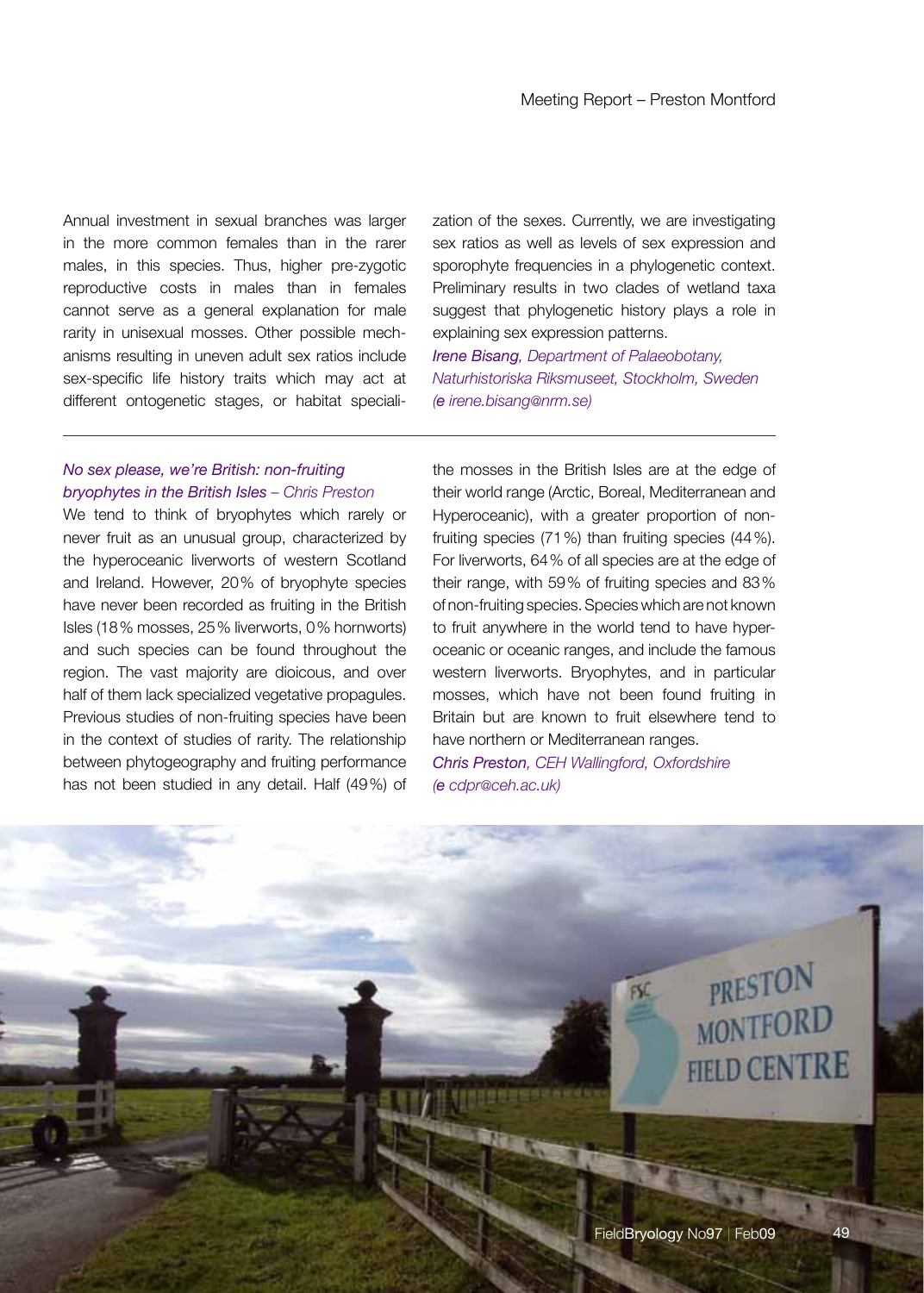#### *Highly unusual protonemal propagules: an ecological perspective – Silvia Pressel & Jeff Duckett*

Numerous studies have shown that moss protonemata, including the asexual propagules that they produce, are a rich source of taxonomically useful characters. Orders that produce a typical filamentous protonemal system, as opposed to the thalloid protonemata typical of the Sphagnales, Andreales and Tetraphidales, can be distinguished by the presence or absence of protonemal gemmae. These are completely lacking in the Polytrichales, where rhizoidal tubers are also rare, and are generally highly infrequent in pleurocarpous mosses. When present, protonemal gemmae exhibit a range of different morphologies, including diverse abscission mechanisms, all of which are often diagnostic of particular groups.

For example, the morphology and abscission mechanism of gemmae within the genus *Zygodon* are remarkably consistent; gemmae are typically uni- or biseriate, cylindrical or clavate with short abscission cells (Duckett & Ligrone, 1992). *Z. forsteri* is a most striking exception. In culture this species produces spherical structures at the tips of filaments or along gemmiferous side-branches; following breakage of the cell wall a chloronemal filament develops from these structures and eventually becomes detached from the parent filament. These unique characters reinforce other molecular and morphological studies indicating that *Z. forsteri*  should be excluded from the genus (Goffinet *et al.*, 2004; Matcham & O'Shea, 2005).

In some instances, however, striking and unique features in protonemal and gemma morphology are best explained in terms of their ecological role as units of dispersal. The gemmae of *Bryum schleicheri*, uniquely in the genus, exhibit a tetraradiate arrangement and are remarkably similar to the tetraradiate conidia of aquatic fungi (Pressel *et al.*, 2007). This commonality in structure most likely reflects a common function – to facilitate anchorage following transport by water, and may account for the local spread of *B. schleicheri* between upland flushes.

The protonemata of the tufa-forming *Eucladium verticillatum* grows in a calcium carbonate sludge. In contrast to the short gemmae and tuber-bearing filaments in other pottialean taxa, *E. verticillatum* produces long, unbranched axes with terminal gemmae. These filaments extend upwards to the surface of the sludge where the gemmae are dispersed by water. Another interesting example of asexual propagule formation closely linked to a particular highly specialized habitat are the colourless tubers produced approximately 1 cm below the ground by the rhizoids of *Discelium nudum* (Duckett & Pressel, 2003). These tubers are unusual because they are filled with starch, rather than the lipids typical of most moss tubers, and germinate rapidly, more like gemmae. The exposure of these rapidly germinating tubers in the early spring following soil exfoliation due to frost action during the winter months, affords *D. nudum* a distinctive advantage in colonizing unstable clay banks and enables this species to persist in this habitat ahead of more vigorous competitors.

Probably the most striking example of a highly specialized protonemal system is that of *Ephemeropsis tjibodensis*, an epiphyllous species widespread in South East Asia (Goebel, 1888, 1905). Attachment in this moss is by means of highly regular side branch systems that secrete copious mucilage, the hapteres. Bristle-like appendages, which arise from side branches of the main axes opposite the hapteres, are also invested by mucilage containing abundant cyanobacteria – a possible source of nitrogen. Copious gemmae are produced at the tip of filaments that grow downwards in a highly characteristic spiral pattern, thus placing the gemmae in close proximity to the surface of the leaf. Short side branches at the base of the gemmae also produce copious mucilage and serve to anchor the gemmae to the substratum. These gemmae never germinate within the parent protonemal colonies; however, should these be washed away by torrential rains – a frequent occurrence in the habitat where *Ephemeropsis* grows, new colonies can be rapidly re-established from the firmly attached gemmae. Thus, the protonemal gemmae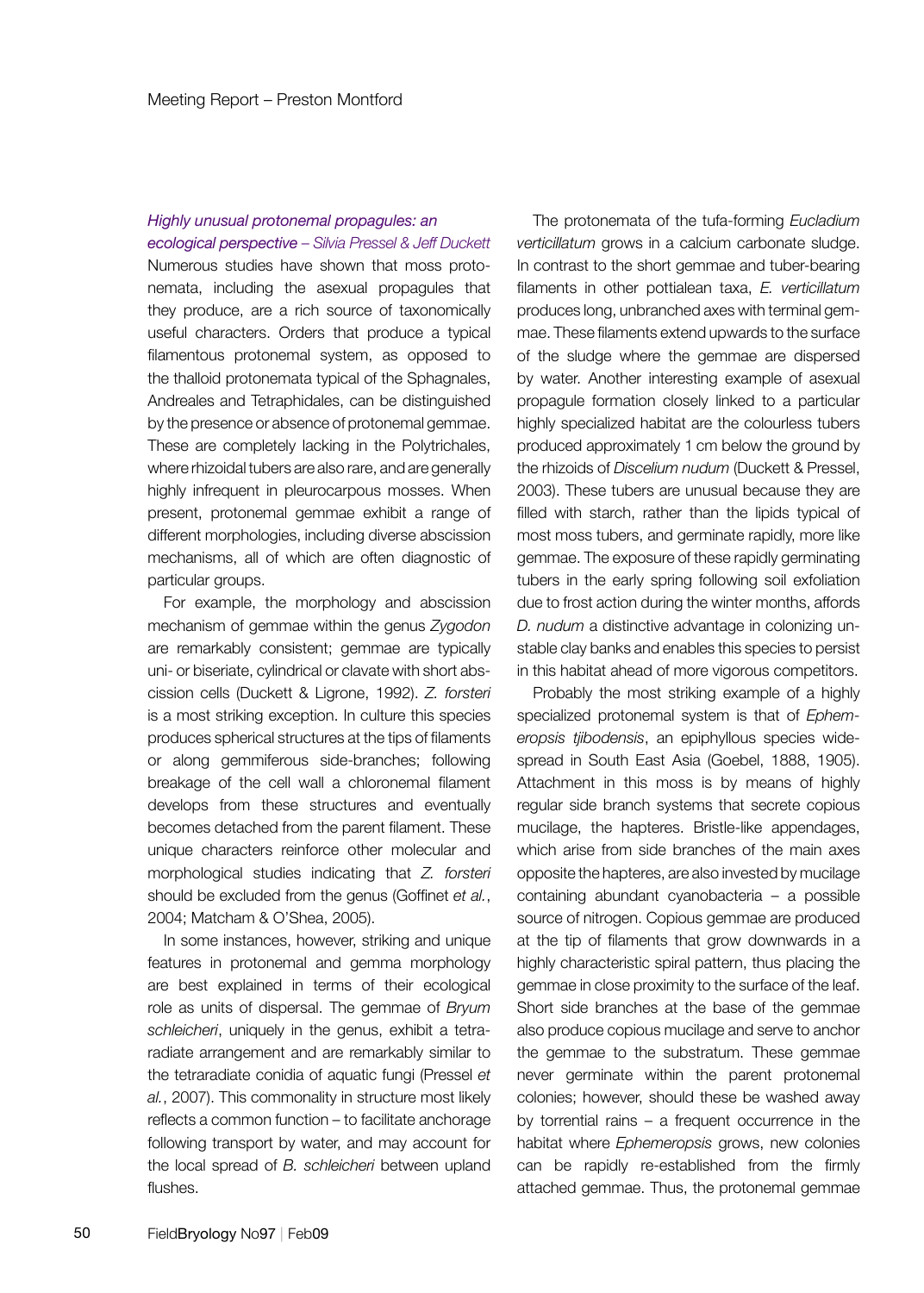in *Ephemeropsis* function as organs of perennation rather than dispersal.

*Silvia Pressel & Jeffrey G. Duckett, School of Biological and Chemical Sciences, Queen Mary University of London (e )*

- Duckett, J.G. & Ligrone, R. (1992). A survey of diaspore liberation mechanisms and germination patterns in mosses. *Journal of Bryology* 17, 335–354.
- Duckett, J.G. & Pressel, S. (2003). Studies of protonemal morphogenesis in mosses. IX. *Discelium nudum*: exquisite pioneer of unstable clay banks. *Journal of Bryology* 25, 241–245.
- Goebel, K. (1888). Morphologische und biologische Studien. I. *Annales du Jardin Botanique de Buitenzorg* 7, 1–73.

# *Recording fine scale distribution and abundance of red data mosses – problems and solutions in respect of* Zygodon forsteri *– Ken Adams*

The City of London Corporation commissioned Ken Adams and Fred Rumsey to determine the distribution and abundance of the red data moss *Zygodon forsteri* in Epping Forest in 2003/4. K.A. was commissioned to repeat the survey in 2008 and asked to set up a system of monitoring that could be repeated at 4- to 5-year intervals in the future. The first problem was of course to locate the colonies. A few occur on rain tracks, but the majority occur as small cushions in cracks and knotholes on the exposed roots of ancient beech pollards that are suitably spaced to allow sufficient light levels for growth of *Z. forsteri*, and coincidentally, carpets of *Leucobryum glaucum*/*juniperoideum*, *Dicranum scoparium*/*majus* and *Polytrichastrum formosum*. An area of around 2 km<sup>2</sup> on the Claygate Beds and Bagshot Sands were searched by the two of us walking parallel linear transects across the Forest, searching the root exposures around every tree in our path. Having located colonies and noted their GPS co-ordinates, each colony was revisited by K.A. and photographed and mapped in detail. The colonies were found to occur in residual enclaves of beech pollards and mature maidens which had escaped the wholesale death and decay of beech

- Goebel, K. (1905). Organography of plants. Part II: Special organography. Trans. I.B. Balfour. Oxford: Clarendon Press.
- References pp. 270–289. Edit ed by B. Goffinet & others. St Louis, USA: Goffinet, B., Shaw, A.J., Cox, C.J., Wickett, N.J. & Boles, S.B. (2004). Phylogenetic inferences in the Orthotrichoideae (Orthotrichaceae, Bryophyta) based on variation in four loci from all genomes. In *Molecular Systematics of Bryophytes*, Missouri Botanical Garden Press.
	- Matcham, H.W. & O'Shea, B.J. (2005). A review of the genus *Codonoblepharon* Schwägr. (Orthotrichaceae, Bryopsida). *Journal of Bryology* 27, 129–135.
	- Pressel, S., Matcham, H.W. & Duckett, J.G. (2007). Studies of protonemal morphogenesis in mosses. XI. *Bryum* and allied genera: a plethora of propagules. *Journal of Bryology* 29, 241–258.



△ Fig. 1. Maps showing the distribution of *Z. forsteri* colonies Epping Forest in 2004 and 2008.

pollards that has befallen much of the higher parts of the Forest, now largely enveloped in dense thickets of birch and regenerating beech, bramble and bracken. To facilitate the refinding of colonies, detailed sketches were made of the numerous root exposures surrounding each of the 76 host trees (Fig. 1.)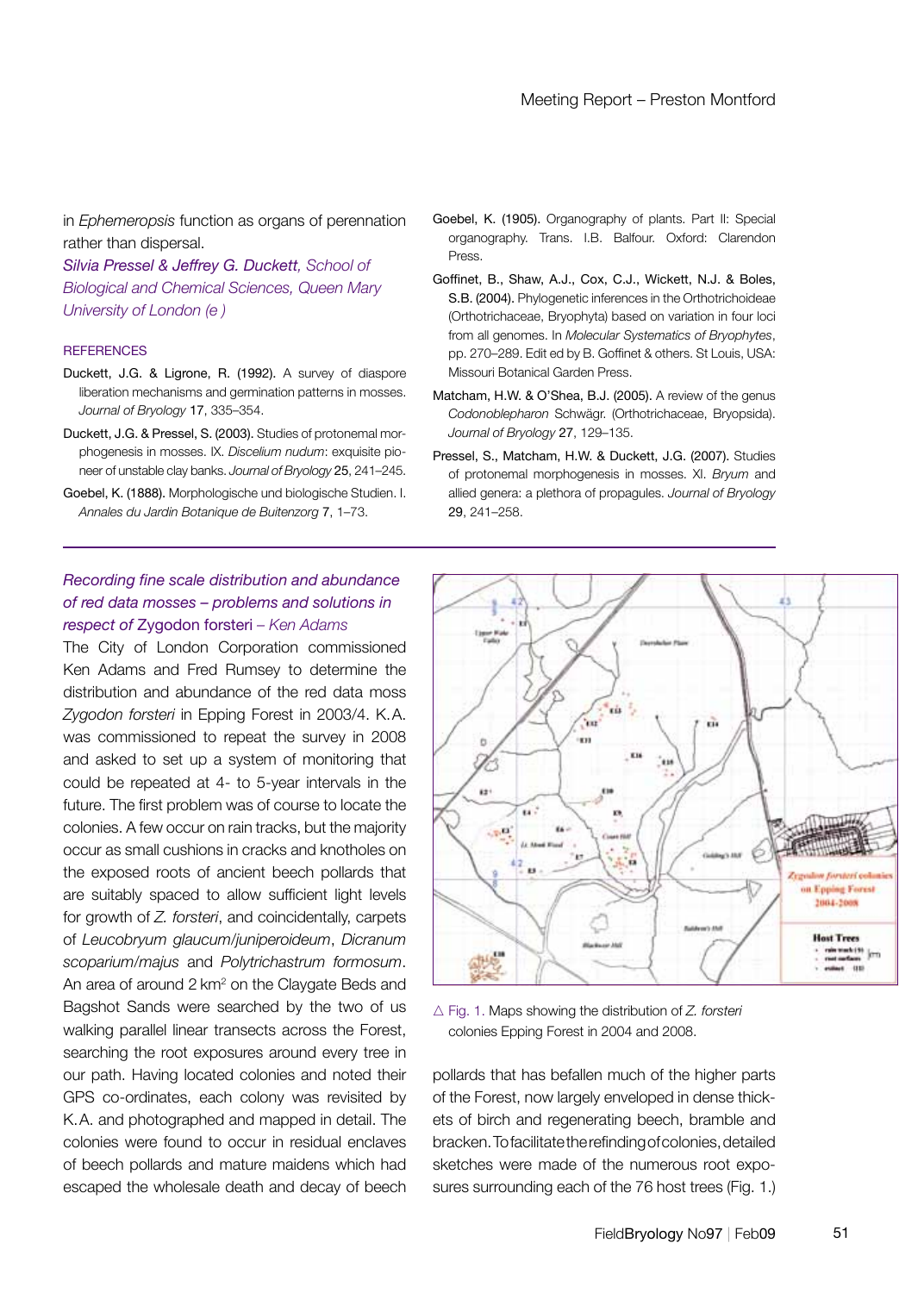



the root exposures and can be intermixed. Although the presence or absence of cushions in individual knotholes can be assessed reasonably well by different experienced observers, it is less easy for different observers to assess

and all the trees in each enclave were positioned by laser rangefinder triangulation in order to compile maps of each enclave. The maps were drafted using PaintshopPro version 5, and sites and closeup digital photographs were hyperlinked into an interactive Microsoft Front Page file. The minimaps of each set of root outcrops were annotated with patches to show the exact location and approximate size of each cushion in a crack or knothole in 2003/4 and in 2008, with as many as 14 separate colonies associated with a single host tree (Fig. 2). Identification of and estimation of the extent of the *Z. forsteri* cushions is often difficult as *Z. viridissimus*, *Z. stirtonii* and *Dicranoweisia cirrata* also occur in the cracks and knotholes on many of the size and health of colonies in a comparable manner. Although many thousands of capsules are produced, less than 1% survive predation to release their spores. Predators pluck off the capsules and leave the setae behind, however, so irrespective of the time of year it is possible to assess cushion productivity by counting the number of setae. By hyperlinking the enclave maps, the minimaps and the hundreds of close-up photographs as an interactive Microsoft Front Page file, it is possible to check images on the screen of a hand-held PC against individual colonies in the field.

*Ken Adams, School of Health and Biosciences, University of East London, Stratford, London E15 4LZ (*e *ken.adams@virgin.net)*

# *Salinity tolerance and survival of rocky shore seashore bryophytes – Jeff Bates*

The majority of vascular plant halophytes appear to be 'salt ameliorators'. Upon exposure to saline water, Na<sup>+</sup> and Cl<sup>-</sup> ions enter the cells, enabling a degree of osmotic adjustment, but are quickly removed from the cytoplasm, where they may poison enzymes, by active pumping into the vacuole or exterior. They also produce secondary metabolites in the cytoplasm, allowing its osmotic equilibration with the salty vacuole and exterior, and often possess elevated antioxidant defences to combat reactive oxygen species generated by photosynthetic excitation energy during periods of osmotic stress. Earlier work on rocky seashore bryophytes (*Schistidium maritimum*, *Tortella flavovirens*)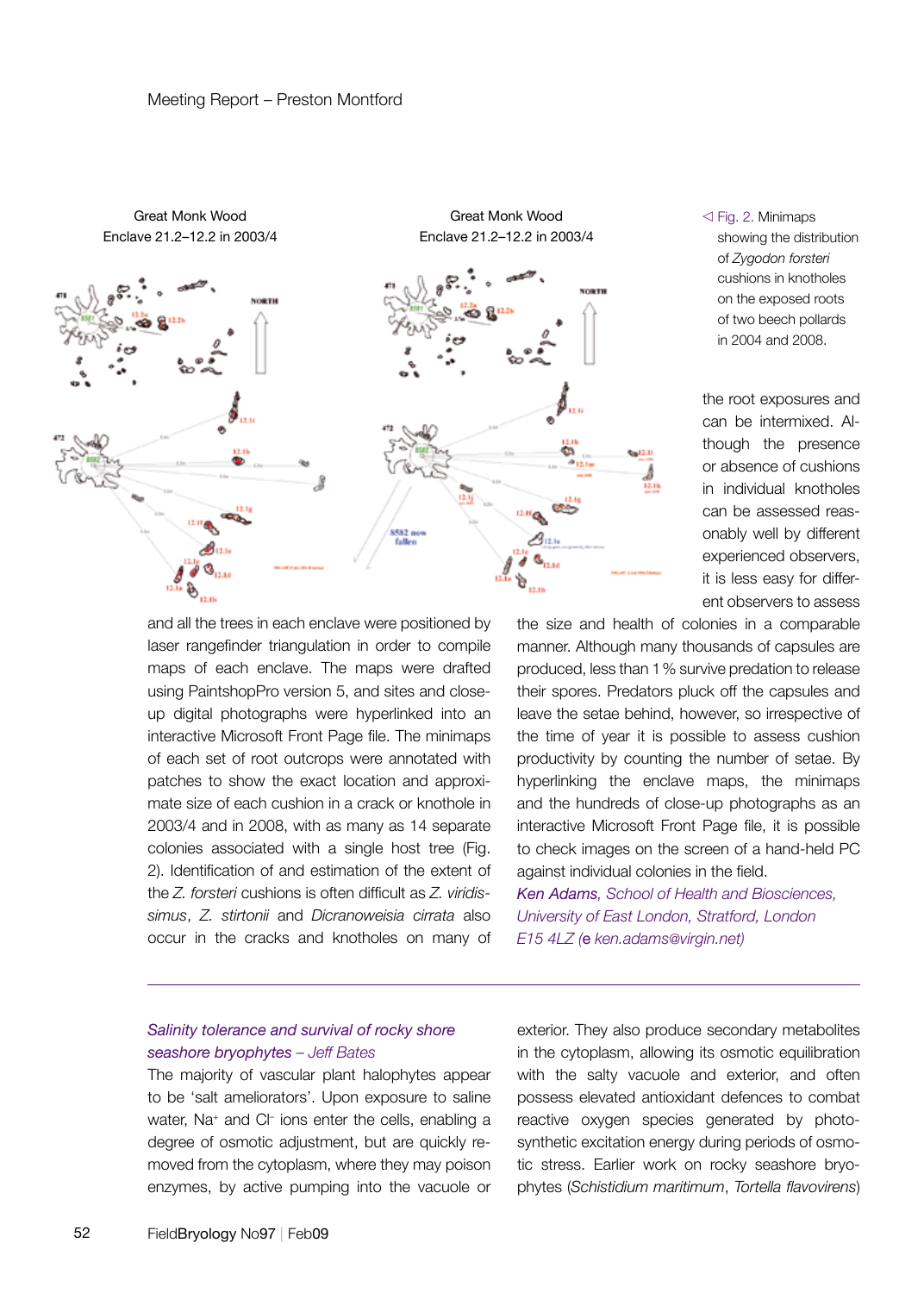indicated that they are 'salt excluders'. By restricting salt entry they risk osmotic water loss, but the majority are also highly desiccation tolerant. A new study has been undertaken using chlorophyll fluorometry to monitor the physiological effects of seawater on both seashore and inland bryophytes. Surprisingly, all bryophytes investigated were able to rehydrate following desiccation and recover substantial photosynthetic activity in seawater. However, there is a slight depression of quantum efficiency compared to distilled water controls that is reversible and probably largely due to osmotic stress. A range of inland species withstood incubations in seawater of several days, providing light levels were low. At realistic light levels, however, seawater incubation led to a rapid decline in photosynthetic activity of inland bryophytes and a smaller but significant degree of injury in *S. maritimum*. These experiments indicate that the primary effect of seawater is a modest osmotic one, but that in conjunction with light it leads to severe photooxidative injury in the inland species. There was evidence of elevated non-photochemical quenching in the two halophytes studied during seawater incubation, as in vascular halophytes. Enclave 21.2–12.2 in 2003/4

An update was also given on the survival of cushions of *S. maritimum* at a rocky seashore site in Cornwall, originally described in a talk to the BBS in September 2003 (*Field Bryology* 82, 39–41). Cushions have been monitored photographically in fifteen 20×20 cm plots, annually from 1995 to 2003, and in 2007 and 2008. In the first 8 years there was little change apart from a slow expansion in sizes of individual cushions and occasional losses. By 2007, striking losses of cushions had occurred, particularly at lower positions on the shore. They were probably the result of severe southerly gales corresponding with spring tides during the period 27–29 October 2004. Five plots that had been artificially cleared of their cushions in 2003 showed significant recovery in 2008, but only in microsites that had been formerly occupied by *S. maritimum*.

The picture emerging for this species is of a photosynthetic productivity continually limited by episodes of osmotic stress and desiccation, plus intermittent local catastrophes from which it appears to have appreciable recovery powers. *Jeff Bates*, *Imperial College London, Silwood Park* 

*Campus, Berkshire (*e *j.bates@imperial.ac.uk)*

#### *Small is beautiful – but it has its own problems: two facets of bryophyte photosynthetic physiology – Michael Proctor*

Sunlight is the essential source of energy for all green plants (and indeed for all life), but, as with other good things, excess can be harmful. We are aware of the dangers to ourselves of excessive exposure to the sun. Equally, sunlight beyond that needed for photosynthesis, and beyond the capacity of photoprotective mechanisms of the plant to handle safely, can lead to production of damaging free radicals (reactive oxygen species).

Photosynthesis in bryophytes with unistratose leaves is limited by the rate at which CO<sub>2</sub> can diffuse through the leaf surface. At current atmospheric  $CO<sub>2</sub>$  concentrations, the maximum rate at which  $\mathrm{CO}_2^{}$  can diffuse through a single surface against the diffusion resistance of a representative bryophyte (or mesophyll) cell can be powered by about 14% full sunlight; more light than this would produce no more photosynthesis. This limits the maximum rate of photosynthesis of a typical thalloid liverwort with chloroplasts concentrated on its upper side. Of course, bryophyte leaves have two surfaces for  $CO<sub>2</sub>$  capture, and most mosses and many leafy liverworts have overlapping leaves. Nevertheless, photosynthesis in most mosses saturates at around a quarter, and in very few at over a half, of full sunlight.

There are two possible solutions to this problem. The Anthocerotae evolved a carbon-concentrating mechanism, which has the effect of raising the limiting rate of  $\mathrm{CO}_2^{}$  diffusion by a factor of two or three. The Marchantiales (and *Polytrichum*) have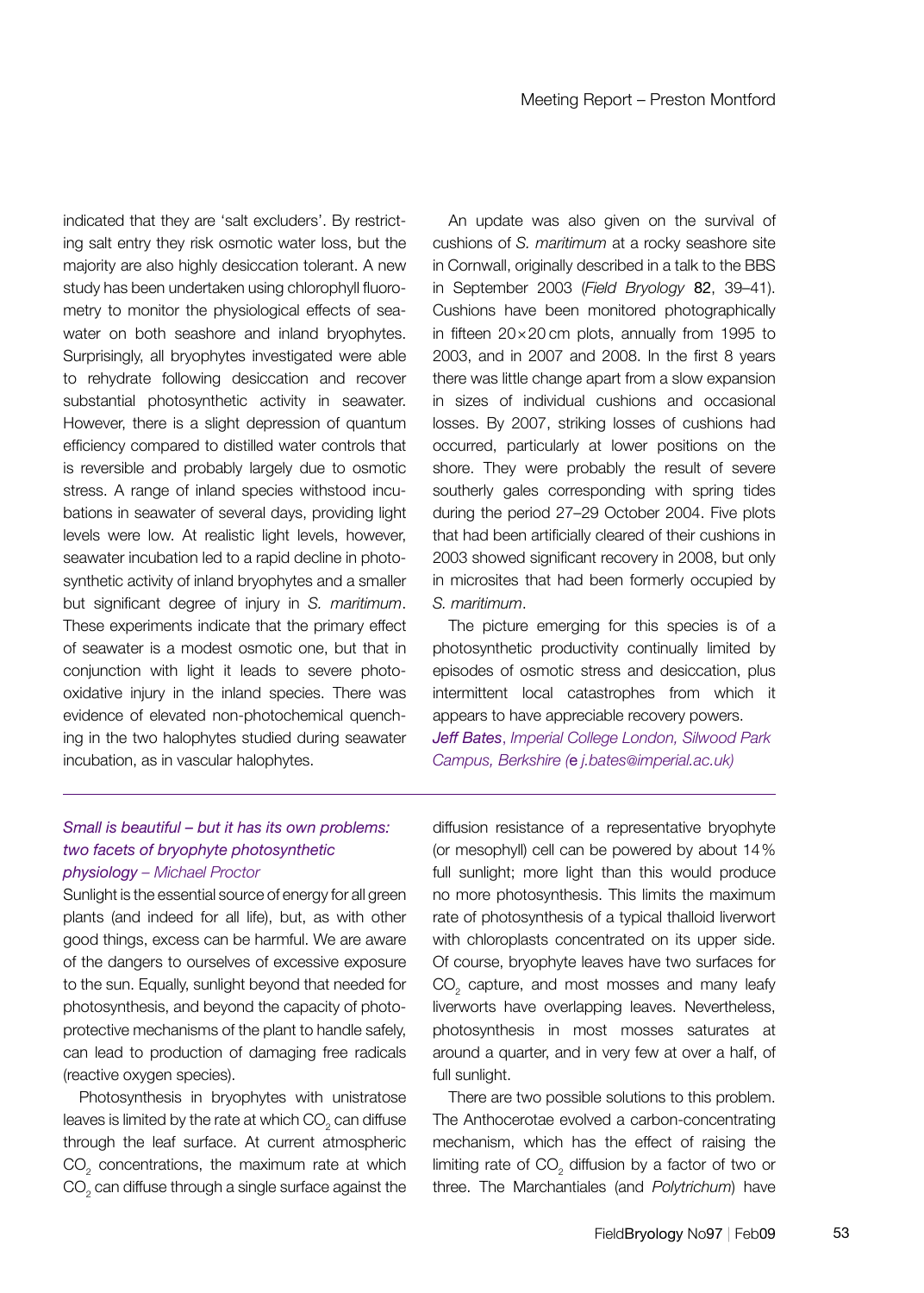evolved ventilated photosynthetic tissues (analogous to leaves) which increase the area for  $CO<sub>2</sub>$ uptake without enlarging the bryophyte's footprint on the ground. They can photosynthesize at much higher irradiances, often matching vascular plants.

How do the many desiccation-tolerant bryophytes with unistratose leaves that grow in sun-exposed places cope with excess sunlight? Chlorophyllfluorescence shows that two mechanisms are important. These bryophytes generally have very high values of non-photochemical quenching (NPQ). This reflects the operation of a photo-protective mechanism which dissipates part of the light absorbed by chlorophyll harmlessly as heat. Also,

much of the light energy (and reducing power) in excess of that used for photosynthesis is used to reduce oxygen to water. Between them, these two mechanisms account for most (up to 90%) of the energy absorbed by chlorophyll that is not used for photosynthesis, and add up to very effective sun protection.

As we bryologize, we can think of the remarkably wide range of light environments to which bryophytes have adapted, from deeply shaded moist humid forests to sun-baked rocks and exposed mountain summits.

*Michael Proctor, School of Biosciences, University of Exeter*



 $\triangle$  Mark Duffell (and friend), Dan Wrench and Mark Hill hard at it at the BRECOG Field Meeting at Ercall Hall. *Martin Godfrey*

# BRECOG Field Meeting at the Ercall Hill, Shropshire – 12 October 2008

Some 12 members of the society assembled in a car park at the base of the Ercall to begin our surveys. As over half those attending were unfamiliar with the techniques, we held an impromptu workshop and then paired up more experienced BRECOGers with novices and allocated habitats to survey. The woodland was largely acid oak wood with a rather impoverished ground flora, but had some nice rotting wood and sandstone rock exposures, giving a decent span of different things to look at and an opportunity for the novices to get to grips with their new-found skills. No exotic new county records were found, but we were able to record a good number of quadrats from all of the major habitats to add to Jeff Bates' growing database.

Martin Godfrey (e martinandrosie@aol.com)

#### EXCURSION TO LOTON PARK, ALBERBURY, SHROPSHIRE – 12 OCTOBER 2008

Once a summer-warm sun had burnt off the early morning's vapours, conditions for bryology became perfect for our excursion to Loton Park, Alberbury (SJ3513, 3514 and 3613), 5 miles west of Shrewsbury, by kind permission of Sir Michael Leighton. Tracks through the park are frequently used for

motor-racing events, but all was quiet on the day of our visit save for croaking ravens, barking deer, and babbling bryologists. Several members took their fabulous, spanking new, 'warm-off-the-press' prototype field guides for a spin.

Exposures of sandstone that vary in their calcareous content outcrop in several places within the deer park, and one particularly calcareous breccia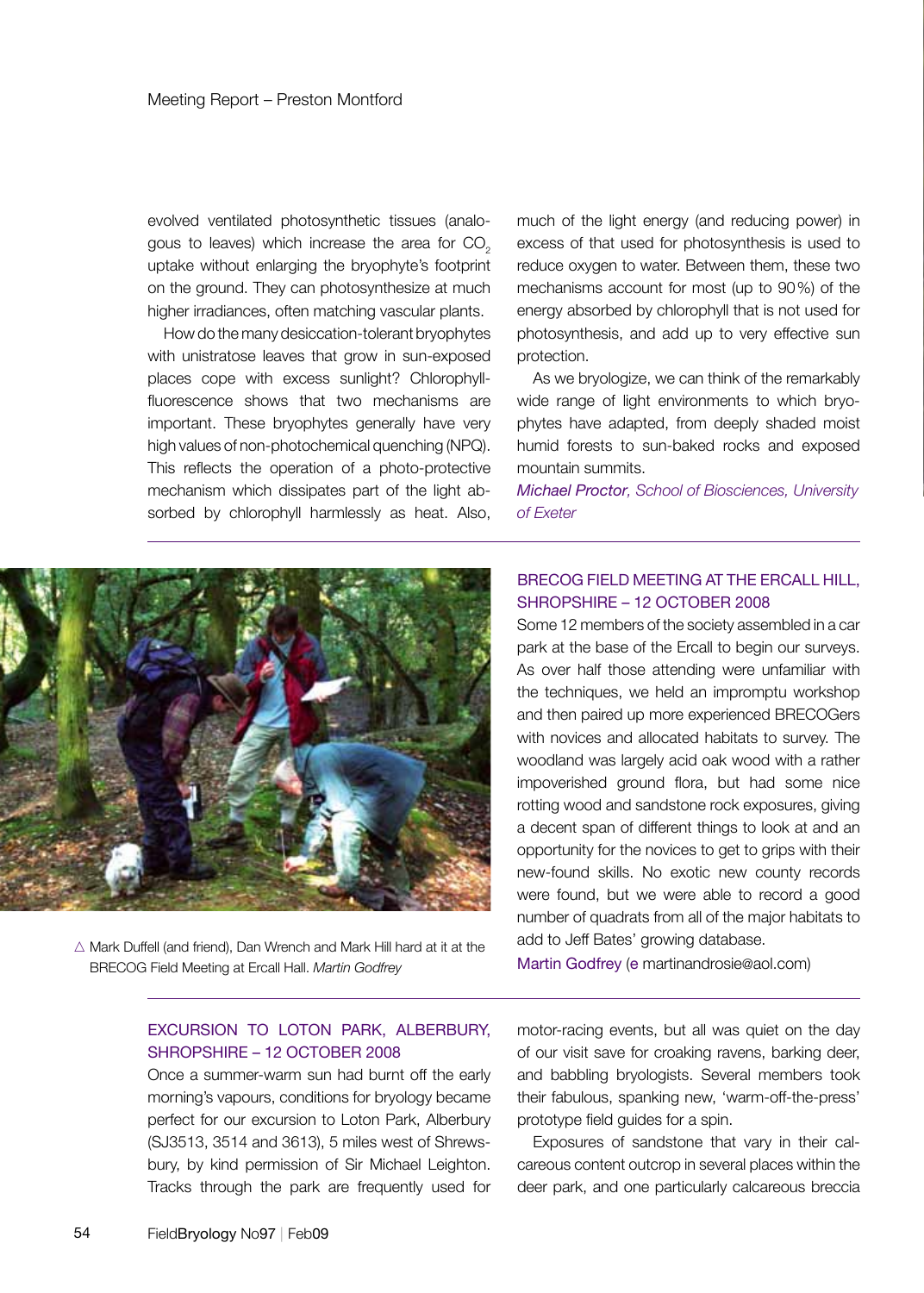

longer than wide and with a stubby lid) with those Grimmia orbicularis and G. pulvinata. Ian Atherton of *G. pulvinata* which were clearly longer than wide,  $\Box$   $\Box$  Mark Lawley atop the cutting at the southe held *Grimmia orbicularis* growing with *G. pulvinata*. We compared the capsules of *G. orbicularis* (hardly and with a longer lid. *Encalypta streptocarpa* grew beside *E. vulgaris*, and *Aloina aloides*, *Didymodon acutus*, *Microbryum davallianum*/*starckeanum* and *Tortula modica* flourished on shallow soil near the rock, but we could find no trace of *Pterygoneurum ovatum* which was there in 2006. Other calcicoles included *Ditrichum gracile*, *Rhynchostegiella tenella* and *Rhynchostegium murale*, but everyone turned into shrinking violets when it came to the *Schistidium* which abounded on the rock.

well as *Microbryum rectum* new to Loton. A cutting through base-rich rock at the southern end of the park occupied us for a while either side of lunchtime, with additional small, abandoned quarries nearby. Des Callaghan discovered *Thuidium assimile* (only the second time this uncommon pleurocarp has been reported from Shropshire), answering my concern about what I had overlooked on previous visits to the park, as

After lunch several members departed on their long journeys home, while a hardcore of eight members moved on to an abandoned quarry just outside the deer park (SJ3613), where secondary woodland added considerably to our tally of species: *Cryphaea heteromalla*, *Leskea polycarpa*, *Orthotrichum pulchellum*, *Ulota bruchii*,



- v *Thuidium assimile*. *Des Callaghan*
- $\triangle$  An extra 'quest' hunts for lunch amongst cushions of *Grimmia orbicularis* and *G. pulvinata*. *Ian Atherton*
- $\nabla$  Mark Lawley atop the cutting at the southern end of Loton Park. *Ian Atherton*

*U. crispa*, *Zygodon viridissimus*, *Metzgeria violacea*  (=*fruticulosa*) and *Radula complanata* on the trees, *Cirriphyllum piliferum*, *C. crassinervium*, *Climacium dendroides* and fruiting *Homalia trichomanoides*  on the ground, and *Hymenostylium recurvirostrum*  on lime-rich rock at its only known locality in Shropshire, along with *Oxyrrhynchium pumilum*  (=*Rhynchostegiella pumila*), *Rhynchostegiella tenella*, *Rhynchostegium murale* and *Tortella tortuosa*.

Mark Lawley (e m.lawley@virgin.net)